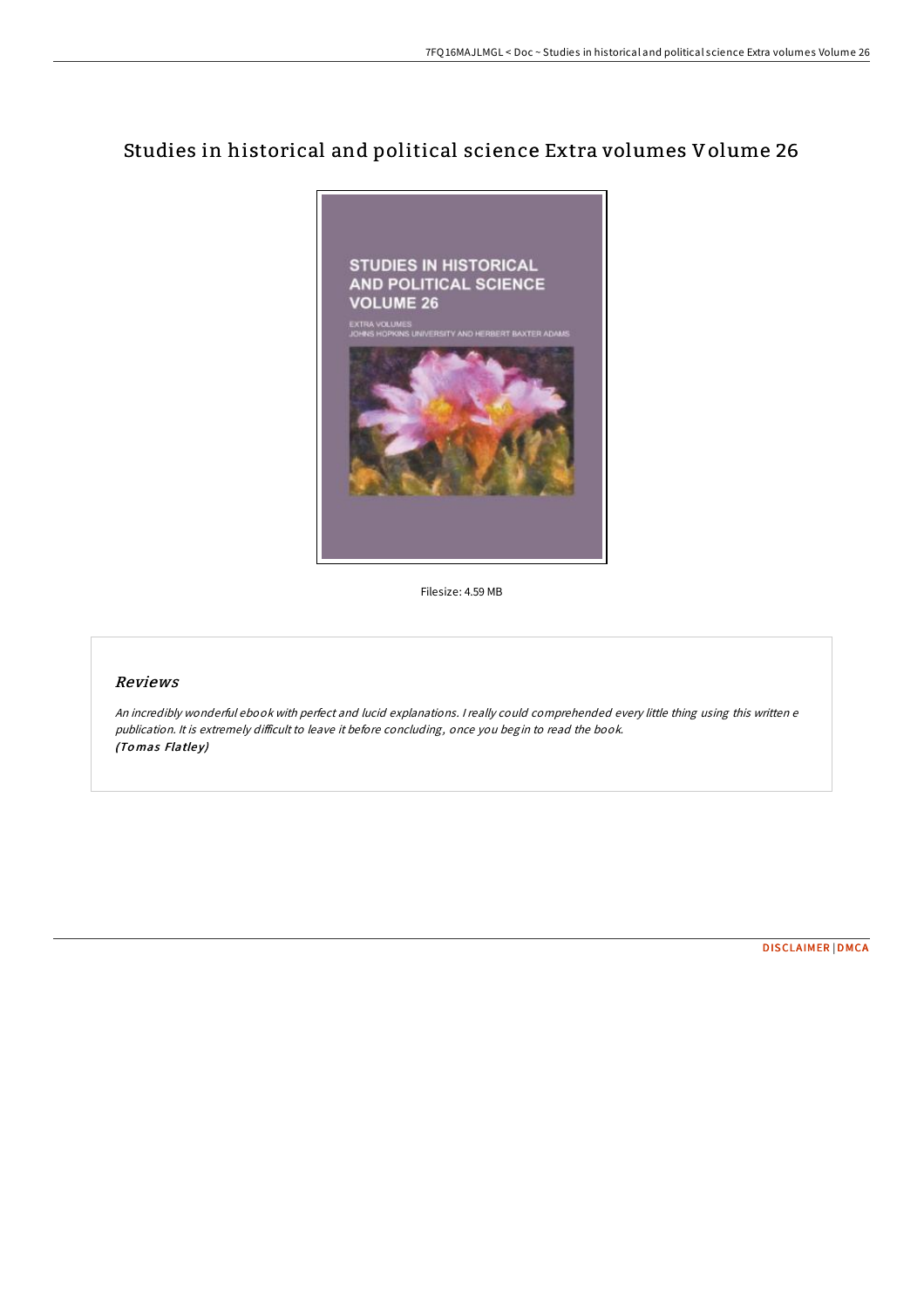### STUDIES IN HISTORICAL AND POLITICAL SCIENCE EXTRA VOLUMES VOLUME 26



RareBooksClub. Paperback. Book Condition: New. This item is printed on demand. Paperback. 90 pages. Dimensions: 9.7in. x 7.4in. x 0.2in.This historic book may have numerous typos and missing text. Purchasers can usually download a free scanned copy of the original book (without typos) from the publisher. Not indexed. Not illustrated. 1908 edition. Excerpt: . . . and research. This was a plain declaration by a Radical organ, and may be accepted as stating the position of the majority, that appropriate legislation ought to be passed to enforce the Amendment when it became a part of the original law. The second section was, however, declared to be the most important---the statement that the North would gain 1o representatives and that the South would lose 10, making a total gain of 2o for the North, if the Amendment were adopted, and just the opposite if rejected, being inserted in every issue of the paper from September 20 to October 10, 1866. In an editorial on Secretary Brownings letter, it was declared that the independence of the States within their appropriate and constitutional spheres was not to be interfered with, though the Federal Government (Congress) would decide as to the spheres. If Congress could say what were the appropriate and constitutional spheres of the States, was it not practically admitting the statements made in Brownings letter In this same editorial it was stated that so long as the States provided for the protection of life, liberty and property of the citizens the Federal Government would be relieved of an obligation, but the opinion was expressed that federal protection was imperatively needed in certain States. Ibid. , May 11, 1866. Ibid. , May 7, 1866. 1 Ibid. , June 5, 1866. Ibid. , July 5, 1866. The Washington Chronicle, April 29, 1866. It was...

 $\mathbf{R}$ Read Studies in historical and political s[cience](http://almighty24.tech/studies-in-historical-and-political-science-extr-1.html) Extra volumes Volume 26 Online  $\ensuremath{\mathop\square}\xspace$ Do wnload PDF Studies in historical and political s[cience](http://almighty24.tech/studies-in-historical-and-political-science-extr-1.html) Extra volumes Volume 26